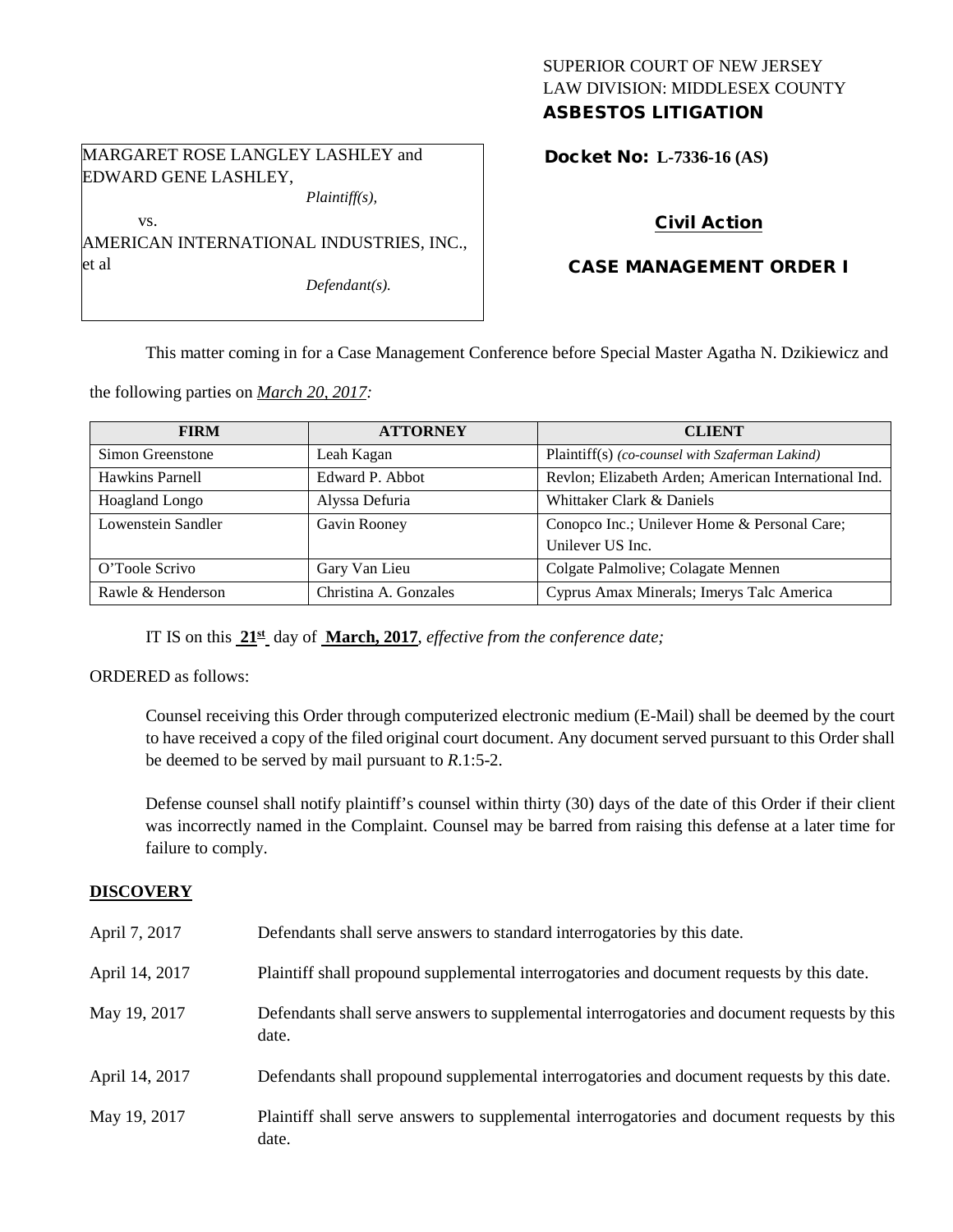- June 30, 2017 Fact discovery, including depositions, shall be completed by this date. Plaintiff's counsel shall contact the Special Master within one week of this deadline if all fact discovery is not completed.
- June 30, 2017 Depositions of corporate representatives shall be completed by this date.

### **EARLY SETTLEMENT**

July 21, 2017 Settlement demands shall be served on all counsel and the Special Master by this date.

#### **SUMMARY JUDGMENT MOTION PRACTICE**

- July 21, 2017 Plaintiff's counsel shall advise, in writing, of intent not to oppose motions by this date.
- August 4, 2017 Summary judgment motions shall be filed no later than this date.
- September 1, 2017 Last return date for summary judgment motions.

### **MEDICAL DEFENSE**

- July 7, 2017 Plaintiff shall serve medical expert reports by this date.
- July 7, 2017 Upon request by defense counsel, plaintiff is to arrange for the transfer of pathology specimens and x-rays, if any, by this date.
- October 20, 2017 Defendants shall identify its medical experts and serve medical reports, if any, by this date. In addition, defendants shall notify plaintiff's counsel (as well as all counsel of record) of a joinder in an expert medical defense by this date.

## **LIABILITY EXPERT REPORTS**

September 8, 2017 Plaintiff shall identify its liability experts and serve liability expert reports or a certified expert statement by this date or waive any opportunity to rely on liability expert testimony.

October 20, 2017 Defendants shall identify its liability experts and serve liability expert reports, if any, by this date or waive any opportunity to rely on liability expert testimony.

#### **ECONOMIST EXPERT REPORTS**

- September 8, 2017 Plaintiff shall identify its expert economists and serve expert economist report(s), if any, by this date or waive any opportunity to rely on economic expert testimony.
- October 20, 2017 Defendants shall identify its expert economists and serve expert economist report(s), if any, by this date or waive any opportunity to rely on economic expert testimony.

#### **EXPERT DEPOSITIONS**

November 13, 2017 Expert depositions shall be completed by this date. To the extent that plaintiff and defendant generic experts have been deposed before, the parties seeking that deposition in this case must file an application before the Special Master and demonstrate the necessity for that deposition. To the extent possible, documents requested in a deposition notice directed to an expert shall

\_\_\_\_\_\_\_\_\_\_\_\_\_\_\_\_\_\_\_\_\_\_\_\_\_\_\_\_\_\_\_\_\_\_\_\_\_\_\_\_\_\_\_\_\_\_\_\_\_\_\_\_\_\_\_\_\_\_\_\_\_\_\_\_\_\_\_\_\_\_\_\_\_\_\_\_\_\_\_\_\_\_\_\_\_\_\_\_\_\_\_\_\_\_\_\_\_\_\_\_\_\_\_\_\_\_\_\_\_\_